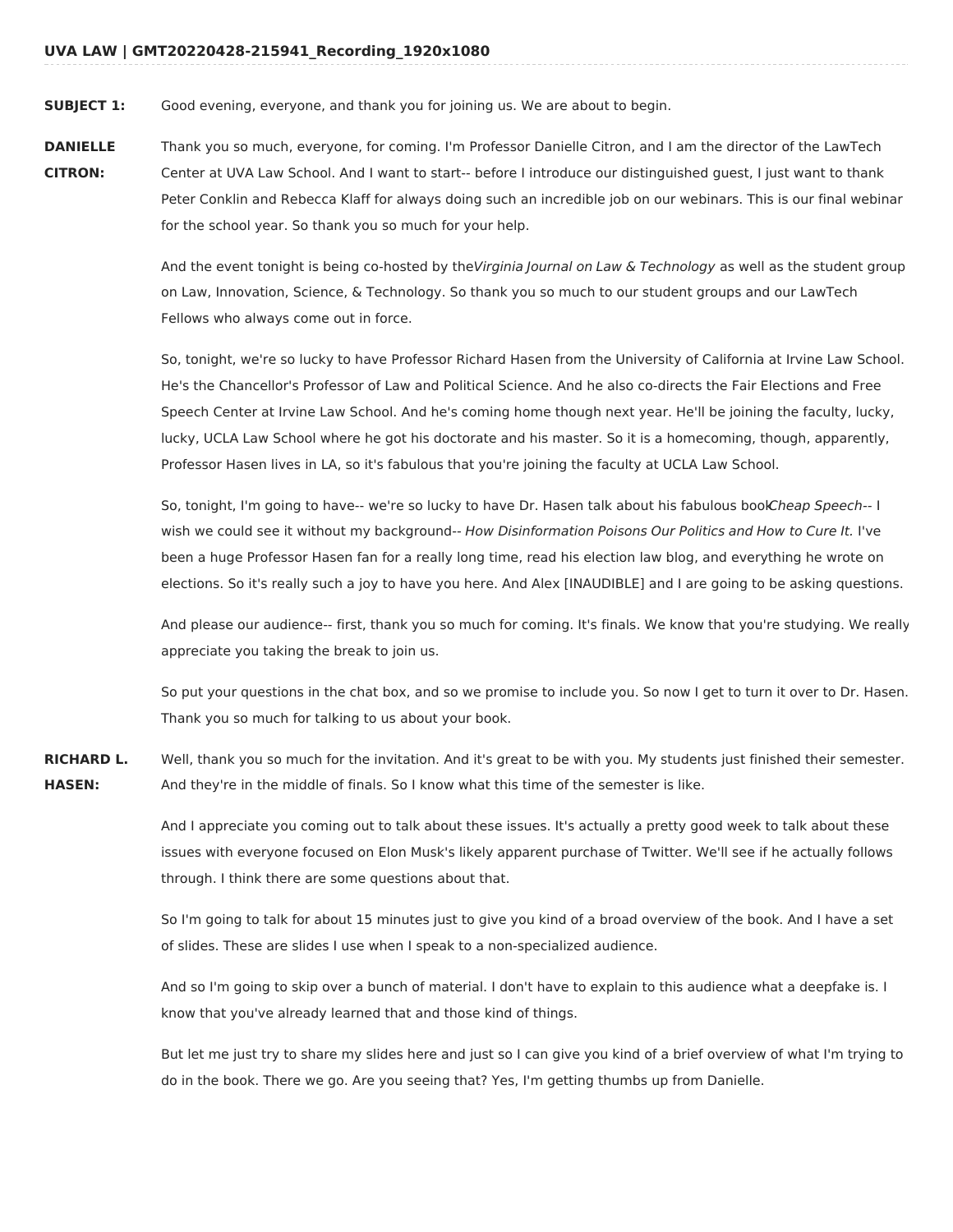So let me just start with the title Cheap Speech. The term is not mine. It's actually a term that originates with a famous law review article by UCLA Law Professor Eugene Volokh, who was a classmate of mine when we were both at UCLA Law School.

He was a year behind me. But we took election law together back in 1990 I think it was. So I'm feeling quite old.

Eugene wrote this article in 1995 that appeared in the Yale Law Journal where he was talking about what was going to happen when we were going to move from a position of media scarcity, when there were just a few broadcast networks, some newspapers, where if you didn't like something that appeared in The New York Times, you could write a letter to the editor. And if you were very lucky, they might print it. But chances are it would just go into the wind, and that would be it to a period of just a flood of information.

And he kind of predicted the rise of things like Netflix and Spotify and saw that what was going to happen was that the kind of intermediaries like news media that people relied upon to get information that things were going to change and these intermediaries were no longer going to be as important as they were. The picture that Eugene paints in his "Cheap Speech" article is a very optimistic one. And, certainly, there are lots of reasons to be optimistic and to be positive about our new speech era.

Today, anyone can put out any idea that they want and it can spread virally. It can spread far and wide. You don't like something in The New York Times, you have ample means of expressing your views. And the only limit on people getting that is them finding you because there's so much information out there. We literally have the knowledge of the world in the palm of our hands.

You can do a search on Google and find out all kinds of things. You can find people who have similar interests, who have similar views. And so there is certainly a positive side to cheap speech. But my book focuses on the dark side and particularly on the side related to what cheap speech has meant for American democracy. And I draw a rather direct line from the information revolution that we had to the situation that led to the insurrection on January 6, 2021.

In the 19 days between the November 3, 2020 election day and November 21, Donald Trump was able to go to Twitter over 400 times to call the election into question to otherwise disparage or claim the election was rigged, that it was stolen. In a very famous post that you see here on December 18, he called for wild protests in Washington, DC.

We know this activated a lot of people who were able to meet using the Facebook group's feature. And they organized for political action, some of them violent action. And I would say that we came a lot closer to a disruption of the peaceful transition of power than most people realize with attacks that could have led to the death or capture of many of our leaders.

Today, millions of people believe the false claim that the 2020 election was stolen. And that's important not only for the legitimacy of the current administration but also for the conduct of future elections. I'm very concerned, and I have a kind of companion piece that just posted this past week at the Harvard Law Review forum on the danger of stolen elections and election subversion of the United States, much of which depends on widespread belief in the false claim that the 2020 election was stolen.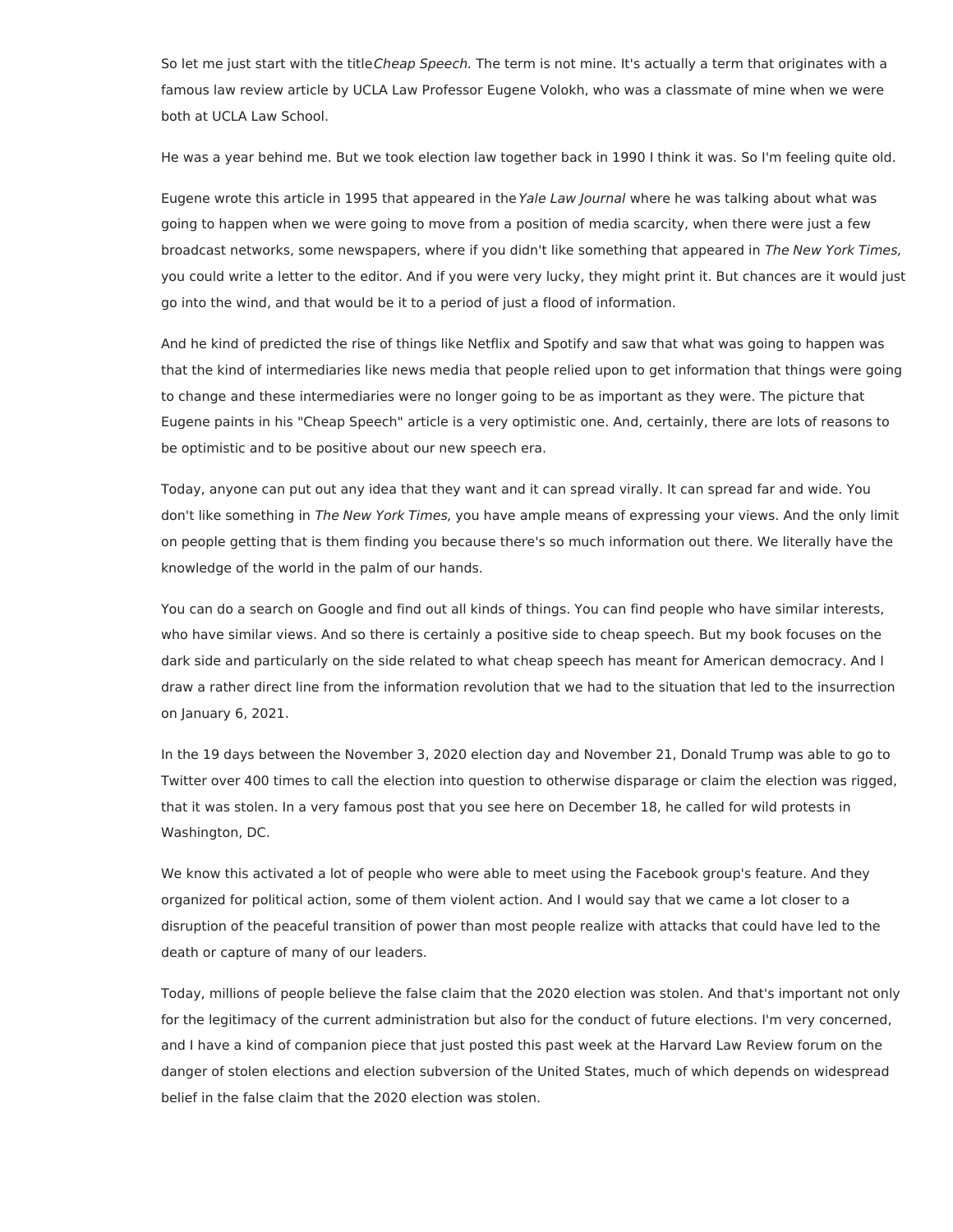And so at the beginning of cheap speech, I make the argument that if we had the same polarized politics of today but the technology of the 1950s, we likely wouldn't have had the January 6 insurrection. We wouldn't have had the kind of lack of confidence in the integrity of the election process that we see. So there's a dark side when we lose these intermediaries.

And so when I finished the first draft of cheap speech, I was predicting the possibility of election-related violence. And then as I was revising, we had the January 6 insurrection. I had to rewrite the entire book to take into account that it was not just a fear but an actuality. And I'm afraid that the worst may not be behind us.

So that's the introduction to the book. And then what I do-- and I'm just going to skip over this video, which explains what deepfakes are. What I talk about in-- the book is really divided into three parts.

The first part I talk about what the problems are that are caused by cheap speech. Second part of the book talks about legal solutions to these problems. The third talks about what could be done beyond law. And so I'm just going to briefly talk about these.

One of the big things that we see is that voters lack the same ability to be able to distinguish truth from fiction that there's of what economists call a market for lemons problem where bad information has an advantage. The economic model for local investigative journalism, which is valuable to voters, that economic model has dried up as advertising has shifted to Google, and Facebook, and elsewhere. It's very expensive still to produce good quality information.

Not hard to produce low-valued information. That is the other meaning of cheap speech, this low-valued information. You can make a website that looks just as good as your local newspaper's website but is full of lies or propaganda.

And so one of the big problems we have is loss of voter confidence and decreased officeholder accountability as local news media declines and as counterfeit news sites arise. We've also seen in the 2016 and 2020 elections a rise of foreign interference in American elections. We see the rise of misinformation and disinformation not just related to voting but especially to voting as well as conspiracy theories raising the potential actuality of violence, rising anonymous political activity, social media not causing but exacerbating our polarization, and escalation of demagoguery.

And just to give an example, there is someone like Marjorie Taylor Greene. 30 years ago if she wanted to gain support, she'd have to curry favor with the leaders of the Republican Party. And to do that, she'd have to moderate her position.

Today, she can go directly to supporters on social media, ask for \$5. It's very inexpensive to raise money in this way. And the more of a demagogue you are, the more money you have the potential to raise.

And I also talk about the potential for algorithmic manipulation of opinion. I give an example. During the 2020 election, there was a period on Instagram where if you search for Joe Biden on Instagram, you were returned in addition to Joe Biden stories positive stories about Donald Trump. But if you search for Joe Biden-- if you searched for Donald Trump, you did not get positive stories about Joe Biden.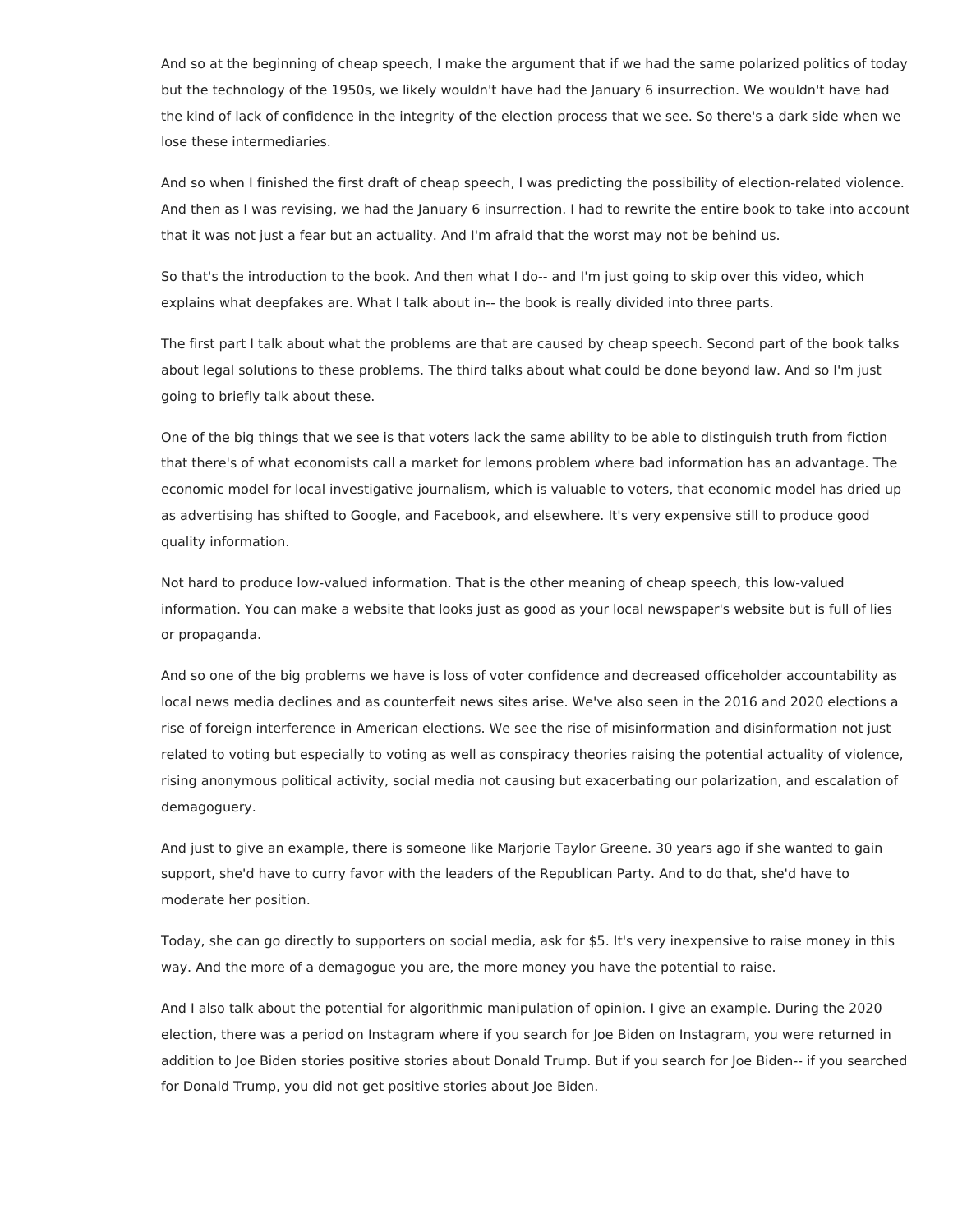And Facebook or Meta, which owns Instagram, explained this as a glitch. But, of course, nothing would stop a social media company or a search company from deliberately doing this. And we've seen new claims that Facebook's algorithms put conservative emails more likely into someone's junk folder than liberal emails. So there's the potential for inadvertent and deliberate manipulation of political views through the algorithmic decisions of these platforms.

One of the specific things I talk about in the book relates to an argument that your professor made with Professor Chesney about deepfakes. And it's what they call the liars dividend. The idea is that if people are unsure, if voters are unsure what information is true or false and it becomes impossible to tell what's a reality when there's a deepfake-- is it real, is it not-- then those who might want to lie about truthful information can simply claim that information is false. And we saw this-- this was predicted in their 2019 California Law Review article.

But we've already seen it in the wild just a few months ago when some video related to a Roger Stone documentary appeared at the Washington Post related to this documentary that's coming out, which seemed to show Roger Stone's involvement with the January 6 insurrection. And Stone's response was these were deepfakes.

And so I think we're going to be in a situation not necessarily where lots of people are going to be taken in by misinformation, although they're certainly some of that and we certainly have that in relation to the 2020 election, but also that we're going to have a situation where all information is going to be discounted. And that kind of market for lemons situation means that there's going to be less of an economic incentive to produce reliable information.

I'm particularly concerned in the book about disinformation related to election integrity. Pretty amazing statistic. This is a March 2021 survey, not much has changed. Only 26% of Republican voters believe that Joe Biden won the election fair and square despite all reliable evidence to the contrary.

So what can law do? And in the book, I go through a whole bunch of legal arguments starting with fair election administration. It's much harder to lie and say an election was stolen if an election is fairly made. Most of my solutions are not about limiting speech. They're about giving voters better tools through augmented disclosure laws, through labeling deepfakes or synthetic media is altered.

I do believe that you could constitutionally have a narrow ban on empirically verifiable false election speech. That is speech about lying about when, where, and how people vote, telling people they can vote by text when they cannot vote by text or telling people they need ID to vote when they don't. But this could be made a crime. And this kind of information could be constitutionally limited on the platforms.

I also talk about the role of private defamation lawsuits and where the balance should be as well as privacy protections like limiting microtargeting of political ads. And, ultimately, I don't think the solution are laws that require certain content to be included or excluded aside from this narrow ban on empirically verifiable false campaign speech. But if we're worried that platforms have too much political power, I think the solution then is to break them out, that is, to use antitrust law rather than speech law to deal with these problems.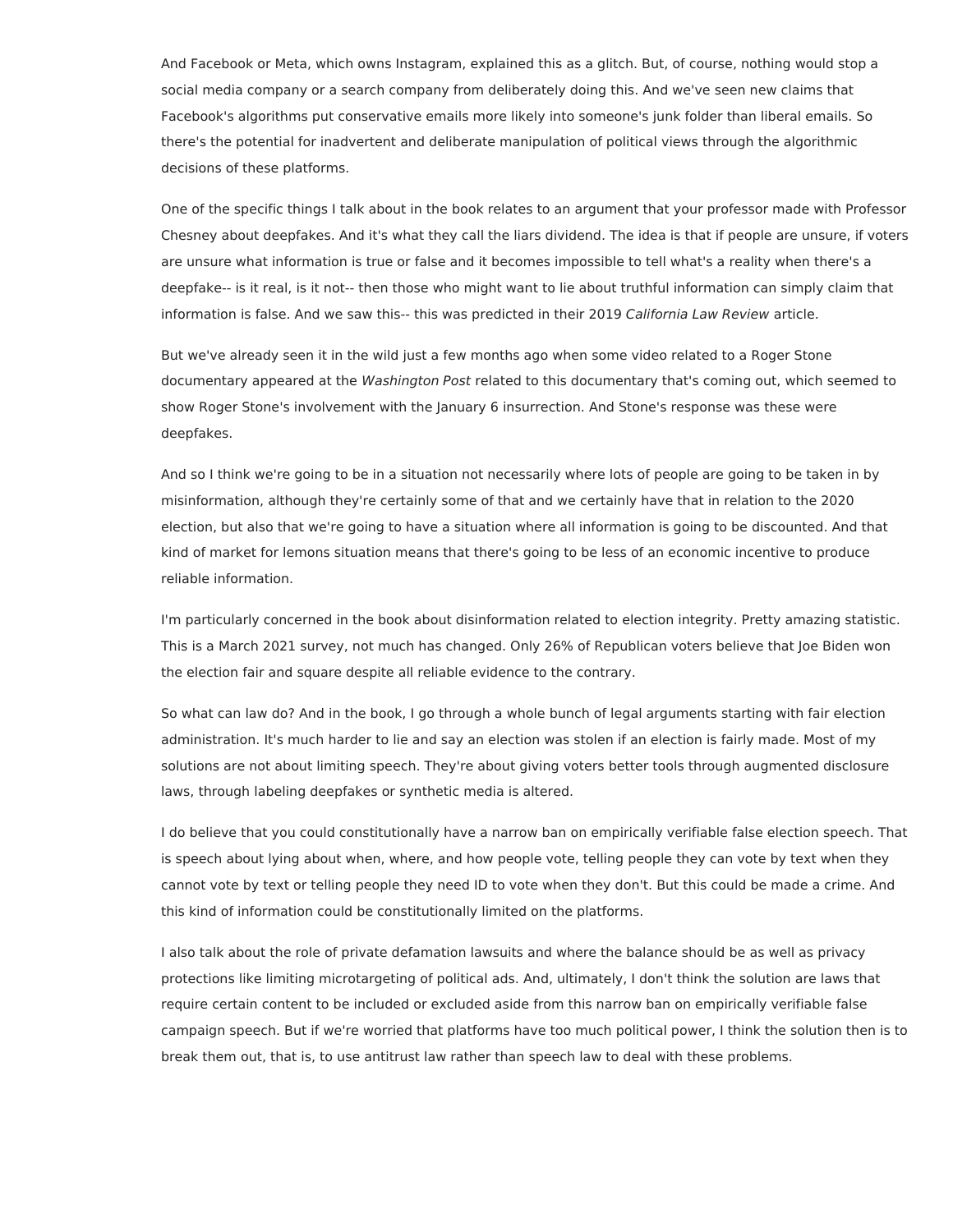And one of the things I argue against is laws that would require even handedness or, as we've recently seen in Florida and in Texas, laws that would require social media companies to carry certain politicians, even politicians that might advocate violence or that might relentlessly spread election lies like Donald Trump. Donald Trump has been de-platformed from Twitter and Facebook. And these laws would purport to put him back.

I was somewhat surprised to see Justice Thomas as well as Professor Volokh, and we could talk about this in the Q&A, make an argument that it would be constitutional to require these platforms to carry speech. Just like I don't think that Fox News could be required to carry a Joe Biden speech or that The New York Times would have to be required to carry a Donald Trump speech verbatim, I don't think you can require the social media platforms to do this either because I think they serve a kind of curating function. Their decision of what content to promote and demote, what to include or exclude is a kind of editorial decision-making, whether or not the platforms call themselves publishers.

And then I'm going to skip over-- I go through in detail in the book the constitutional questions related to the ban on false speech and the social media must carry regulation. We could talk about all that in the Q&A, whether or not these laws would be constitutional. And one of the arguments I make is that the Supreme Court's current approach to the First Amendment is kind of marketplace of ideas approach means that it likely would reach the wrong conclusion in a lot of cases.

For example, the requirement that deepfakes be labeled as altered could run into the compelled speech doctrine. The requirement that spending on internet-based political ads be just that the funders be disclosed could run into the Supreme Court's new views about exacting scrutiny and disclosure laws under the Supreme Court's recent decision in the Americans for Prosperity Foundation versus Bonta case. And I argue pretty strenuously against the Justice Thomas, Eugene Volokh idea that you could require even-handedness in the presentation of candidates on social media.

And then finally, because law is not enough, the last part of my book talks about what kind of changes do I think we should have in relation to-- excuse me, what kind of policies I think we should have in relation to these laws. First of all, because Congress is unlikely to pass a lot of the laws I'm discussing, and even if they did, the Supreme Court might not uphold all of them under its-- what I consider to be outmoded view of the First Amendment.

So what else can be done or what could be done instead? I argue for both the public and employees of these companies to work together to pressure platforms to make changes in response to the serious democracy problems caused by cheap speech. We're seeing this now as Elon Musk is widely considered if he takes over- actually buys Twitter-- that he's going to restore Donald Trump to the platform. There's going to be some political response to that.

I think we need to subsidize and bolster, especially local investigative journalism efforts, as well as efforts to minimize the reach of counterfeit news sites. We should strengthen intermediaries that engage in truth-telling. Bar associations have been doing that, going after lawyers who were election liars.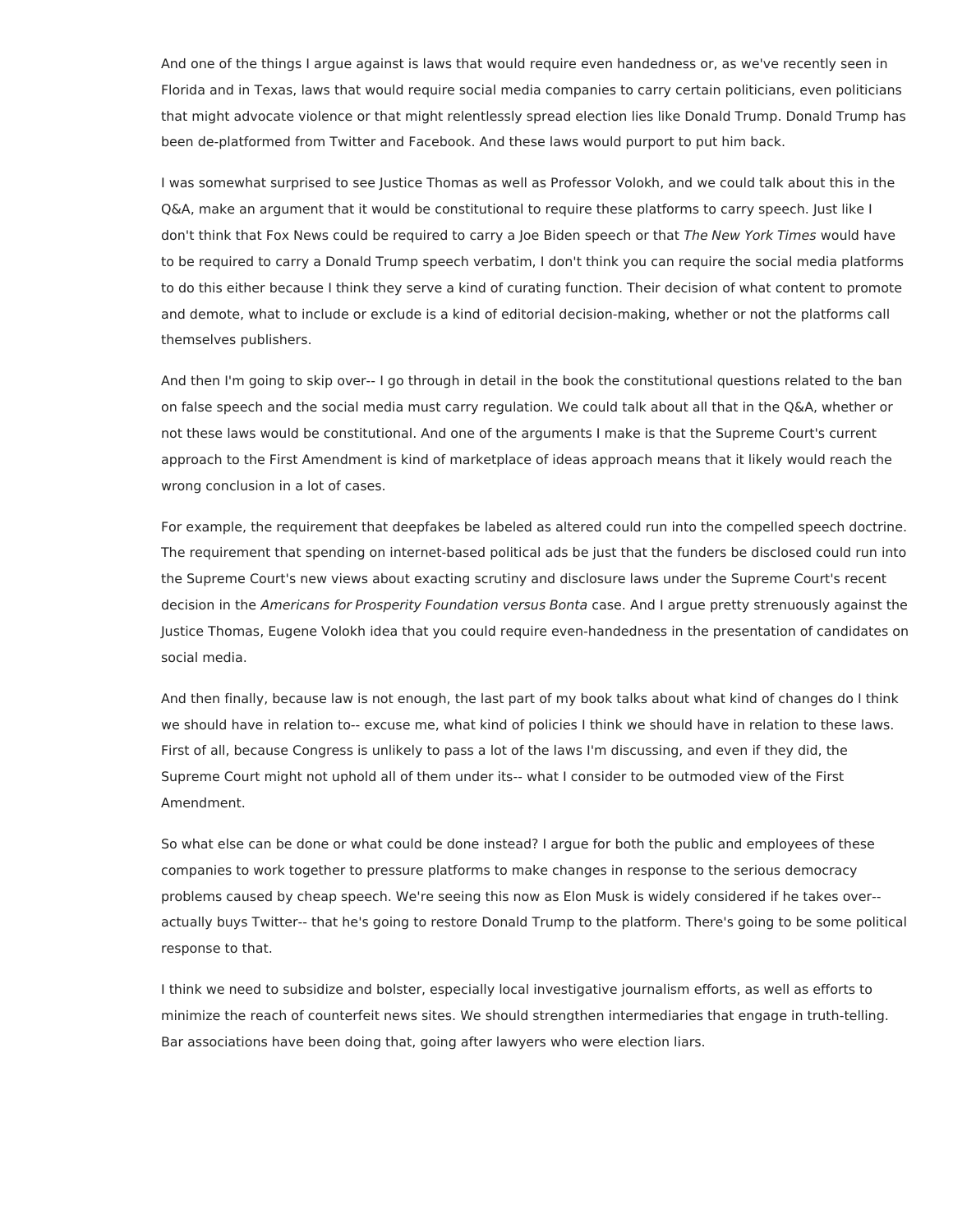Another suggestion I make in the book is that journalistic societies voluntarily come up with a kind of good housekeeping seal of approval that says if you follow all of these steps-- you look for two sources, you give someone you're writing about a chance to respond-- then you get this little approval that you followed journalistic standards. That little symbol could then appear on social media sites. So people would know, oh, this is a post from Los Angeles Times. They're at least trying to follow journalistic norms. Maybe this is a signal of quality.

And more generally-- and I talk about at the end of the book-- inculcating values of truth, respect for science and the rule of law. And it's ultimately, I think, what we're dealing with here is not just a legal problem, but it's a social problem. And it's going to require-- there are going to be some people who are not going to be reached. But it's going to require that the center of the country be willing to engage in good faith acceptance of truth and argumentation within the bounds of rationality. And if we don't have that, it's very hard to have a functioning democracy. And with that, let me turn back to Danielle.

**DANIELLE CITRON:** So you've been alarmingly prescient. I have the early draft of your book. And the suggestion that we might have violence and then we did. And you had to go-- and the beginning is brilliant of the book-- that is, your revision done quickly was-- it just grabs you by the throat kind of thing in reading and thinking back on 1/6.

> So now here we are in this moment. You noted that Elon Musk is-- let's imagine-- let's look into-- you're so good at projecting-- I mean, a little scarily-- what might happen. Musk-- let's imagine that it goes through and Musk- what might you think he'd do vis-a-vis Trump, vis-a-vis content moderation? And maybe just react and respond to his recent comments about I want the free speech that mimics what's law on the ground. Does he have the chops to figure this out? And what do you imagine might happen?

And then if it's OK, I'm going to ask you, too, to talk a little bit about-- I'm terrified to read theHarvard Law Review post, your [INAUDIBLE] piece, because I know it's also going to be scarily prescient. But let's first start with Musk. And then if it's OK to just give us a little taste of that piece as well, because it's really, I think, important to read both your book or read Election Meltdown first-- this first book of yours-- one of the books I read and was like, oh, god, we're in deep trouble-- Cheap Speech and then it sounds like theHarvard piece. So please, thank you for reacting to that.

**RICHARD L. HASEN:** So first, Elon Musk-- he's a pretty smart guy. He's been able to solve the problem of producing electric cars that people want to buy. I mean, that's a huge accomplishment. He's able to get people into space when the US government has been having trouble doing that. So I don't want to underestimate him.

> On the other hand, his comments on Twitter where he has about 80 million followers-- about the same number that Donald Trump used to have-- they're either remarkably naive or they're calculated. So you mentioned one of his tweets over the last few days, which said if it's allowed under the law, then it's on the platform.

And I was thinking, just from a purely business perspective, he is buying this company for \$44 billion-- again, assuming this goes through, and I have serious doubts about whether the sale actually goes through. But assuming this goes through, he's spending \$44 billion, I assume he wants to make a profit.

Now, if what's going to be in my feed is going to be hate speech and pornography and sales for male enhancement pills, which is what you would have if there were no content moderation at all, it's not going to be a very attractive platform. And advertisers are not going to want to be associated with a lot of that stuff.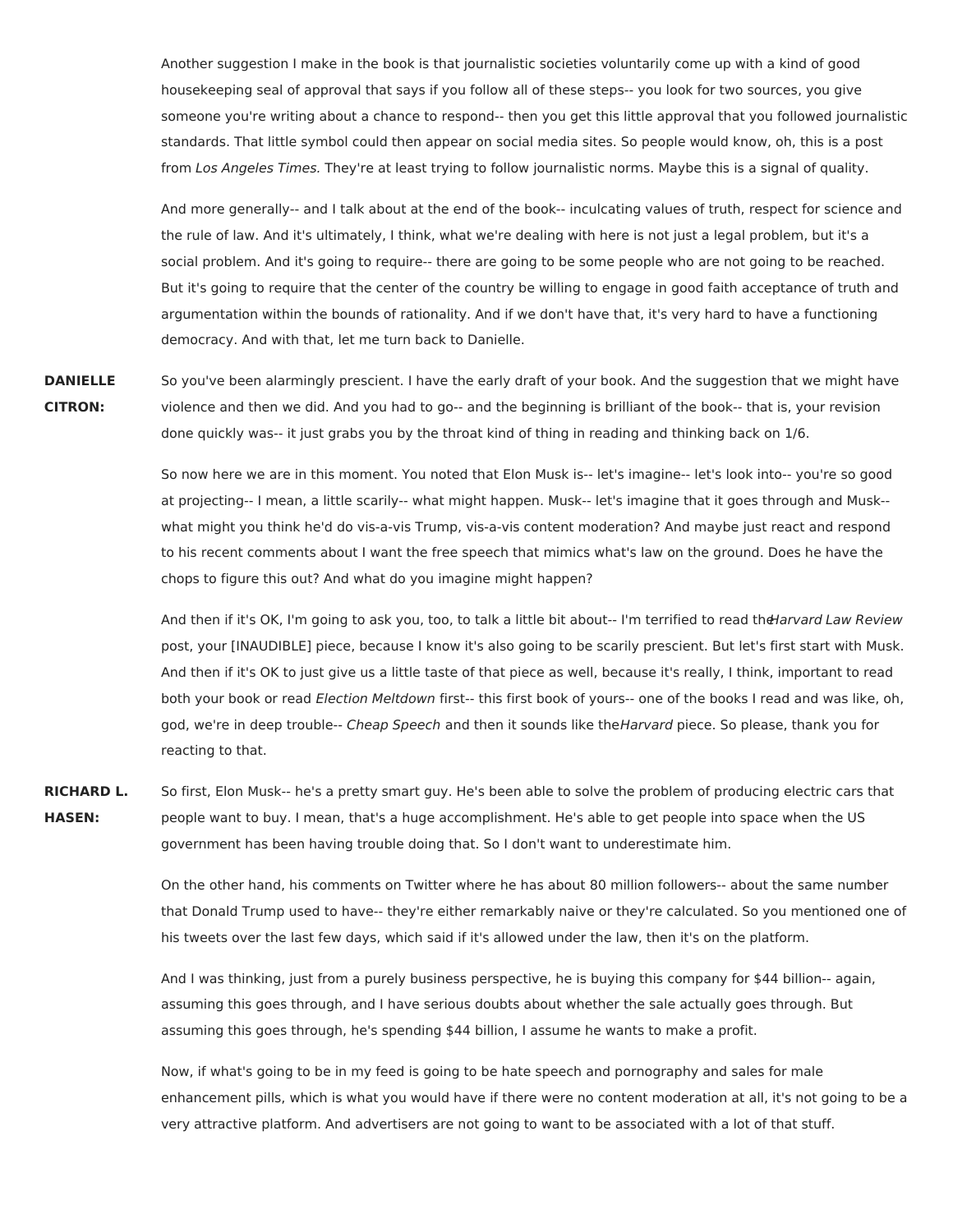So Nazis have a right to march in Skokie under the First-- if you're using a First Amendment standard, Nazis have the right to just write whatever they want on Twitter and it's just going to be included. And again, I'm not saying we should have a law against Nazis being able to try to post. What I'm saying is, as a private company that's trying to make a profit and give people something that's valuable, I don't think we're going to want to see that. I don't think we're going to want to see Russian bots flooding with propaganda about how they're justified in the war in Ukraine.

So I don't think he's serious. Even some of these far right websites-- far right sites like a Gab, or Getter, now I think Truth Social, are moderating content. And so I just don't think that's realistic. So maybe what he means is that they're not going to block political speech. Maybe that's what he's talking about. So Donald Trump is coming back. That seems to be the message.

Today, he posted this meme where he showed himself on a-- I don't if you've seen this-- on an ideological scale where-- it was a left-right scale and he never moves, but the left moves really far to the left and the right doesn't move at all, which also seemed quite naive about where politics is today in terms of who's moving more to the polls. So maybe what he means is not really free speech for everyone, but we're not going to stop the right from being able to get their messages out.

He rightly, I think, criticized Twitter-- although I didn't like how he did it by personally attacking the chief lawyer for Twitter-- I think he was right in saying that it was a mistake for Twitter to have demoted or hidden tweets from The New York Post related to the Hunter Biden laptop. I write about this inCheap Speech. And I wrote about it before it became clear over the last few months through articles in The New York Times and The Washington Post that this laptop appears to be genuine, or at least parts of it appear to be genuine.

What I say in the book is that it was an overreaction to 2016. Facebook and Twitter were so worried they were going to be taken in the way they were by the Russians in 2016 that they overreacted and squelched speech. I think there should be a heavy thumb in favor of free speech. But I also think when someone crosses the line and encourages violence-- that "be wild" tweet-- the one I put up there. I mean, I think that tweet is going to be the centerpiece of much of what we're going to hear from the January 6 Commission.

If what Musk means is he's going to restore Donald Trump and going to restore more right-wing propaganda, then I think there's going to be a political movement. There's going to be a question as to whether or not Twitter, which I think skews left and which has a lot of elites who-- you and I-- we are unpaid independent contractors for Twitter because we're producing content all the time.

We're producing stuff that people want to read. And you've got more followers than I do, but you're sending stuff out to people. And they are enjoying the platform. And they're seeing advertising because you're the talent. And am I going to want to be the talent? There's a collective action problem here, but I think there's going to be enough movement if Donald Trump is restored. Now, Donald Trump may have a contractual reason because he started up a competing company-- Truth Social-- to not come back on the platform. But we'll have to see.

But I don't believe that the sales should be blocked because I don't agree with his opinions. I think just like I don't like Fox News, I don't think it should be outlawed. I think it's the same kind of thing. So if you're worried that Twitter has too much power, break them up. It turns out Twitter has a very elite set of people who are on it. But in terms of volume, it's much smaller than Snapchat or TikTok. It's minuscule compared to Facebook. I think Facebook has two billion and Twitter is in the hundreds of millions.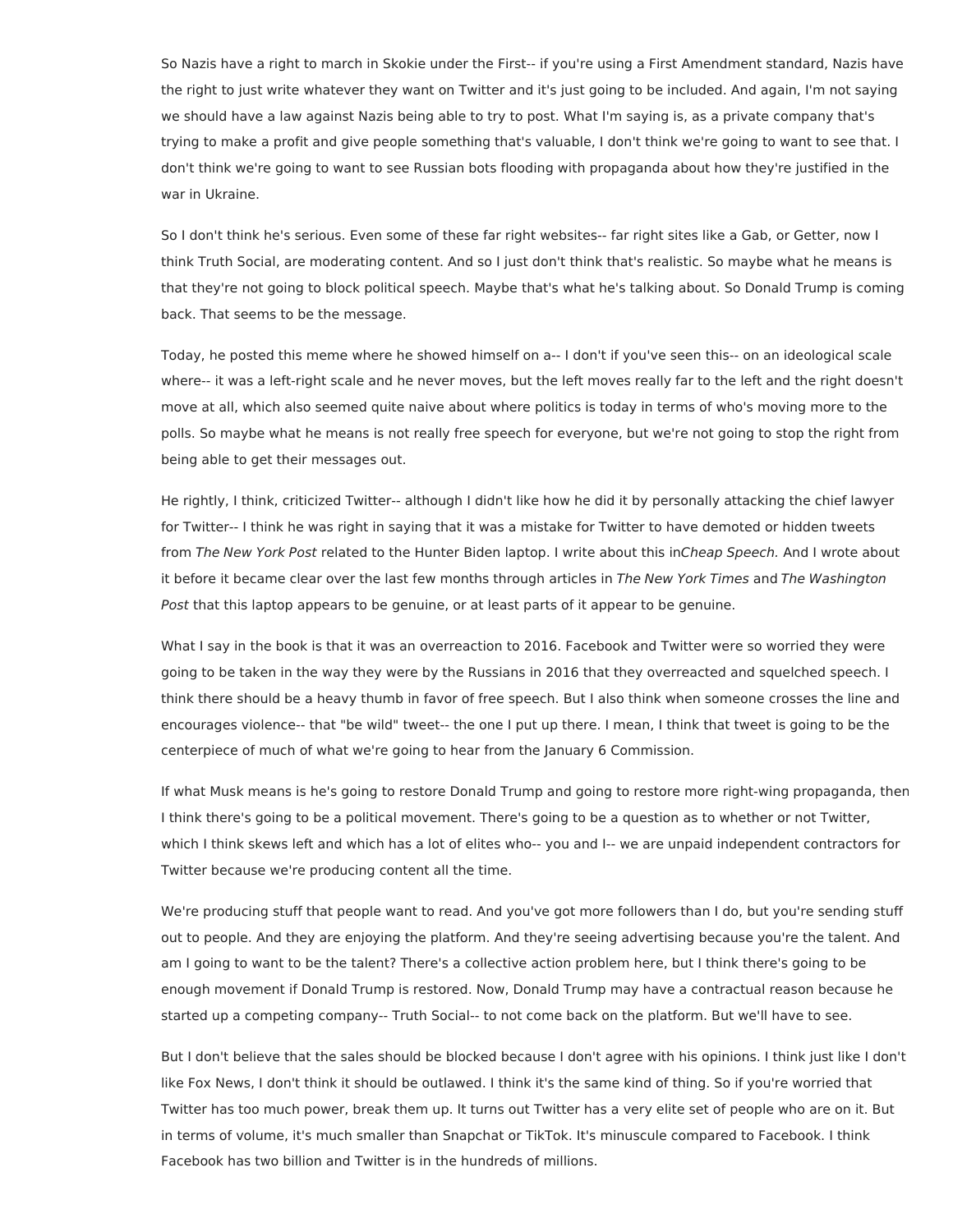Not clear to me that this is more than a vanity project of Elon Musk, if he actually goes through with it. Or more likely, given that he seems to be violating or potentially violating the disparagement clause of the contract-- this is a clause that says while he's going through the sale with Twitter, he can't say bad things about Twitter-- he seems to be violating that. Maybe this is all just a ruse to make some money out of Twitter, to damage Twitter. I don't know. You're muted.

## **DANIELLE CITRON:** So fascinated. I have to say my class-- I had our entire last class was responses and thinking through. I wish you were there. Just you're more-- you're a moderator. You always are like, A, you lean heavy into speech and disclosure, of course, is your natural inclination as a fair election scholar, which I admire so much about you. Just making me feel better.

And just your wisdom about the-- I didn't realize the contract and disparagement piece. That is, the acquisition is actually more complicated and it may be a play. Like as you said really well, Rick, he's really smart. I shouldn't underestimate his smarts and this way in which there is a political move maybe here. He's playing some game here, right? So I'm feeling-- I'm feeling a little better, I have to say.

I've been like-- having worked so hard with the content moderation teams and with Vijaya, with the chief legal officer, and the idea that she's being trolled and cyber mobs are chasing after her and doxing her and threatening rape and death, like I've just been sad. Having worked so hard on convincing the C-suite to do something about threats, stalking, harassment, and non-consensual intimate imagery. [? Marion ?] Frank and I are working so hard on this. That I thought, oh, my golly, we're undoing all of that? And do I got to leave? So you're making me feel a little better, I have to say.

And also, your really interesting insight about Trump may not actually come back because he's got his own thing. Maybe he can't even. I started to spin out the idea that he comes back and then the election disinfo that you've written so-- you've been so-- you've given us this wide breadth of understanding of the ways in which election lies and even the false-- the empirically false disinfo and the way in which we deter voting. That we welcome Trump back and we've got 2022 and 2024. And I thought, oy. And your concerns about state legislatures.

I was coupling that with your concerns about mischief on the ground with-- so if it's OK to invite you to talk a little bit about-- maybe you're less worried about Twitter and the amping of disinfo on election speech. That is, you're saying don't be alarmist or don't yet flip out. But your concerns-- and I'm going to let Alex pop in in a second.

But I wanted to invite you to talk just a little bit about the concerns that you're seeing as well with the changes in state laws, and changes in and pressure on state election officials, and your worry about the elections themselves, and the fairness that you've documented throughout your career, but you're seeing some even more extreme moves now.

**RICHARD L.** Yeah, so I'm just sticking in the chat a link to the Harvard piece.

**HASEN:**

**DANIELLE** Thank you so much.

**CITRON:**

**RICHARD L. HASEN:** And I'm very concerned. And the reason that I co-founded the Fair Elections and Free Speech Center, and the reason I'm going to continue this work in another form when I get over to UCLA, is I believe that there is a great threat to the integrity of American elections-- American presidential elections in 2024 and beyond.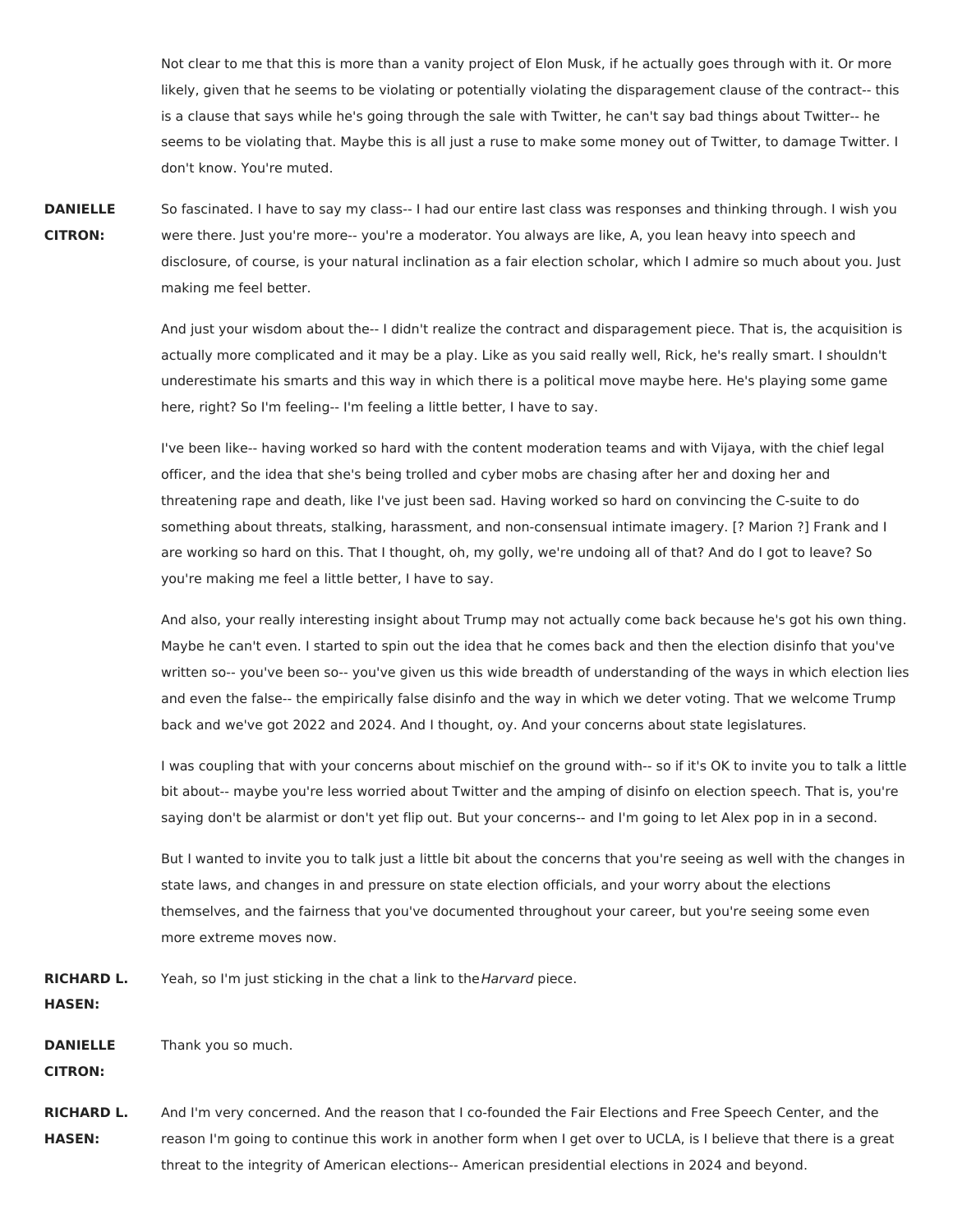The article is called "Identifying and Minimizing the Potential for Stolen Elections and Election Subversion in the Contemporary United States." And I see three paths by which our elections could be subverted. And I should say I'm talking about our presidential elections because there are so many steps that take place between the time the voters vote and the time that Congress finally declares who the winner is of the presidential election.

And it turns out from 2020, that so much of-- our system for determining who the winner of the election is depends on people acting in good faith, depends on norms. So you've got a ceremonial body, for example, in Michigan that's supposed to-- two Democrats, two Republicans are supposed to say, OK, Joe Biden's won the state. Well, that turned out to be a major question, which it never would be in the past, where one of the Republicans abstained on that question. The other Republican was pressured to not vote. And it would take three votes to go forward.

So I talk about three potential paths to changes. One is some kind of manipulation of the process, either by state legislatures or by election officials. Remember, what kept the 2020 election from being stolen was the courage of Republican election and elected officials around the country, people who wouldn't find 11,780 votes in Georgia or who wouldn't convene the state legislatures to come up with an alternative slate of electors that could purportedly be accepted by-- all these kind of things, all based on fraudulent claims.

So one possibility is that there's going to be some manipulation of the process. That can happen at the level of Congress. Imagine Kevin McCarthy is the Speaker of the House and decides not to accept some electoral college votes. Throws the election to the House under the 12th Amendment, all kinds of things can happen.

A second is a kind of legal strategy based on the independent state legislature doctrine, which you briefly alluded to, which is this theory that state legislatures can act in setting election rules independent of state Constitutions, independent of state courts. And it just provides a kind of genie for throwing some rules out that are the rules of the game for running elections. And it does have the potential for messing with fair elections.

And finally, the potential for violence and intimidation, either at the level of people voting, or election officials counting votes, or at Congress trying to declare the votes. And so I run through those different scenarios after first explaining what happened in 2020 and how we were much closer to the election being overturned than I think people realize.

And then the last part of the article talks about what kind of reforms we need. And following the same structure as Cheap Speech, it divides into talking about legal reforms, like changing the Electoral Count Act, which is the set of rules that govern how Congress certifies the electoral college votes, and rules requiring paper ballots. That is everyone should vote on a voting machine that produces a piece of paper that can be independently recounted by a court or another body in the event of a dispute, as well as non-legal changes.

And I end with it may take Americans engaged in mass civil protests. I made this point in aNew York Times piece as well. We might have to have a general strike. I mean, the United States democracy is something that we've taken for granted because it hasn't seriously been challenged. And I think Trump has shown that it's fragile. And either Trump or someone else could try to manipulate that process. And so we have to be on guard.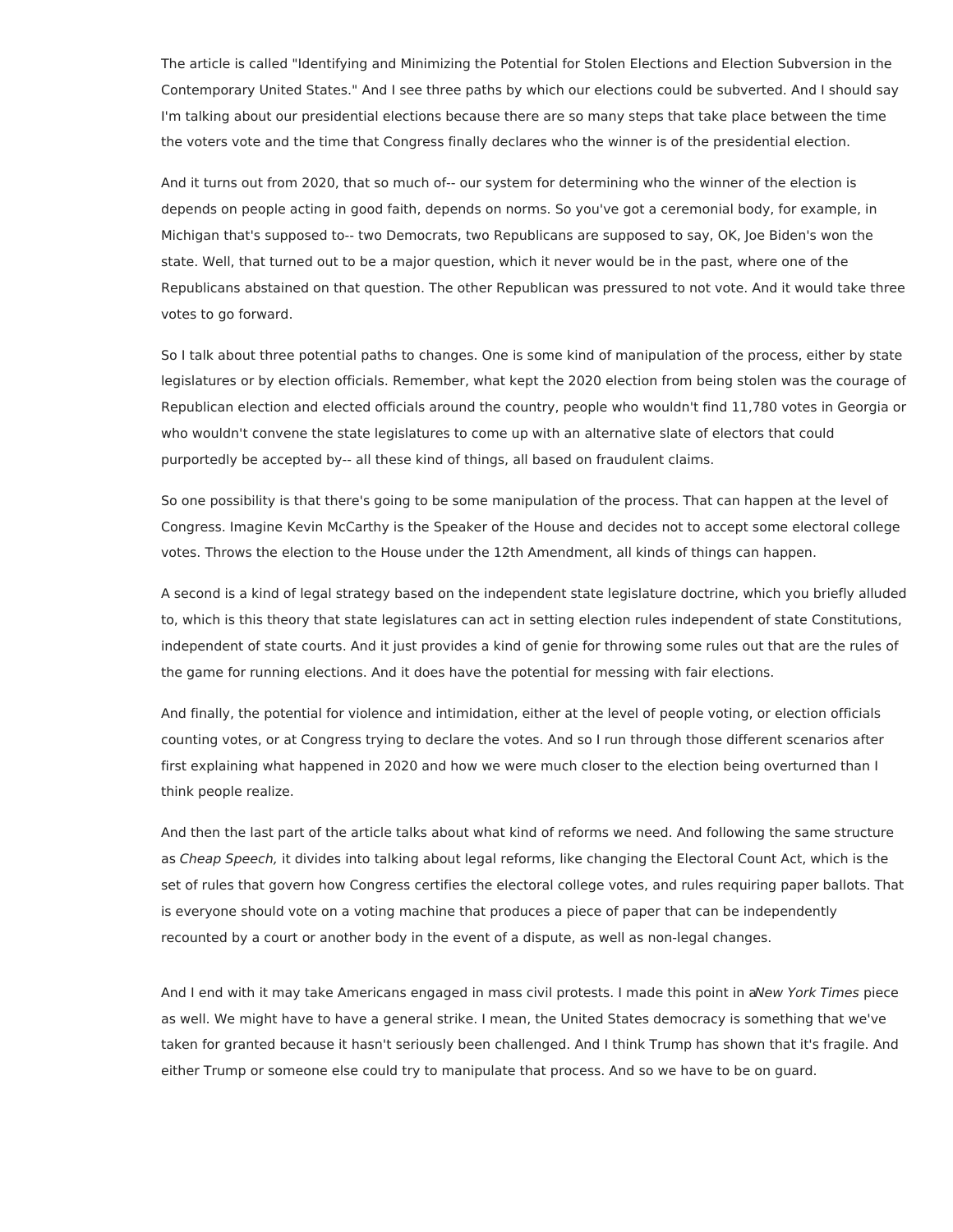And so this is my mission for the next five years is thinking through how we, both on legal and political grounds, make sure that we have a core group of central people who agree that the winner of the election should actually be declared the winner and should be able to take office, whether you like that person or not. That winner could well be Donald Trump the next time around in a fair election. I just want to assure that we have a fair election.

**DANIELLE CITRON:** Our fragility has been the most, I think, shocking. Working through and working on issues like hate speech, I once thought we were so-- that we were very different from other countries. And we're no different. We're pretty damn fragile.

> So I want to invite Alex. I have more questions, but I want to invite Alex to pop in and ask his questions. And then invite the students, too. Folks listening, please put in the chat your questions for Professor Hasen.

**ALEX:** Perfect. Again, Professor Hasen, thank you so much for coming to speak with us. You mentioned earlier in our talk, and I found it especially useful while reading Cheap Speech, your analogy between campaign misinformation and disinformation to [INAUDIBLE] model of lemons and market collapse with used cars. But there's this line in the book that I feel is especially insightful and which has stuck with me, and I think maybe with some others, too.

> You say, when you're relating this kind of metaphor to election disinformation and misinformation, that, quote, "It is as if there's a segment of the automobile market that not only tolerates but actually demands lemons while rejecting reliable cars." And I was wondering if you would expand on what, as a country, we should do if that is, in fact, the case and there's this large chunk of voters who don't actually want factual information but would rather be presented with content that merely reinforces their already stated ideologies.

**RICHARD L. HASEN:** Yeah, it's a fascinating question. And I should say I want to credit my editor at Yale University Press, Bill Frucht, who said it's like people who want a demolition derby. They want a car that they can destroy. They're not looking-- they're looking for a piece of junk not a reliable car.

> So one way of rephrasing this question is whether we have a supply problem or a demand problem. And Guy Charles, a good friend of mine, who's an election law professor-- he used to be at Duke, now he's at Harvard-- he wrote a piece that was a symposium at [? Balkanization ?] on my book a week and a half ago. And he wrote about this. And Ilya Somin, who's one of the bloggers over at the Volokh Conspiracy who's written about political ignorance, agreed with Guy and wrote about this.

> If we do have a problem that is a demand problem rather than a supply problem, that people want misinformation and disinformation, then the solutions that we would look for would be different. Because then you're talking about potentially changing people's preferences. That is, I think, dangerous territory when it comes to law and shaping preferences. I mean, there's this whole Cass Sunstein literature on trying to shape people's preferences.

But that makes me as an election law person queasy. I'm much more of-- yeah, I think of an article by Jim Gardner, who's an election law professor at Buffalo-- another friend of mine-- it was called "Shut Up and Vote," which is basically like deliberation is overrated. You should vote consistent with your interest and your values. And so what I'm concerned about is do people get accurate information so they can do that?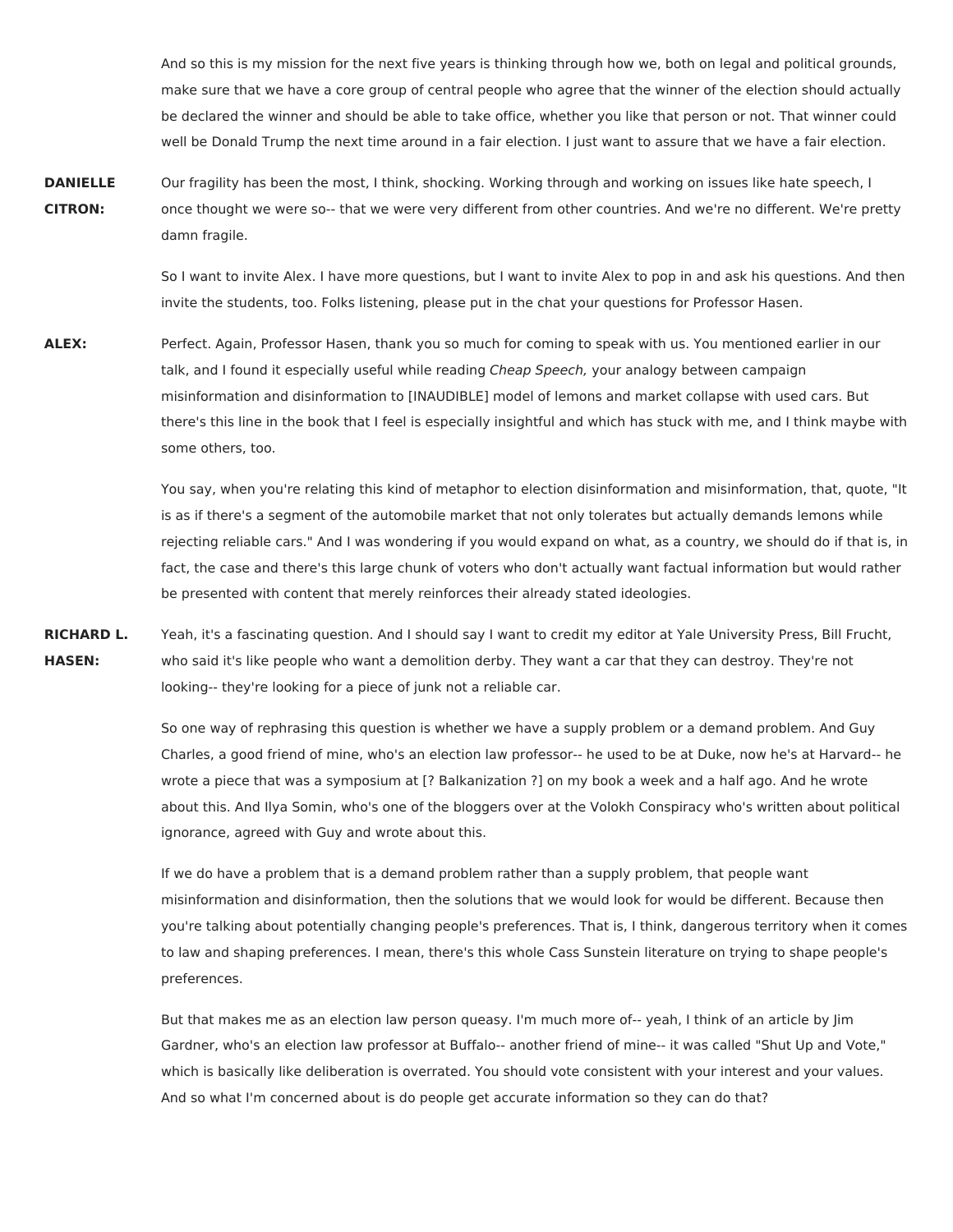And so let me start with the question, why is it that people might demand misinformation and disinformation? And as I explain in *Cheap Speech*, I think it's not a coincidence that first Trump-- his strategy relied on tearing down intermediaries. So he attacked the FBI, the press as the enemy of the people, the opposition party, his own party, the judiciary. These are all truth-telling entities.

Because what he's trying to tell to an aggrieved set of rural white voters is you might be losing cultural and economic clout, but it's not your fault. It's someone else's fault. Like the election's been stolen from you, they're conspiring against you on COVID, whatever it is. And so the reason you might demand such messages and the reason why we do see an asymmetry right now because of the political situation, although I think that could change where just information is sought more on the right than on the left, is because it solves a kind of cultural problem.

And so for that, I'm thinking of the work of Yochai Benkler and others-- I'm sure you've talked about this in your class-- the Network Propaganda book-- that there's maybe 25% or 30% of the public that are going to be unreachable-- many of them on the right, but not all on the right-- who have this demand for misinformation. And I think they are essentially unreachable in terms of being able to try to solve this problem.

So for those people who want the demolition derby, who are going to Twitter to fight, who don't want to be on Truth Social because there are no liberals to own, for those people I don't think that there's much that I can offer. My appeal is to the center.

It's to those Republicans and conservatives who saw what happened on January 6 and who abhor it. Those members of Congress who are Republicans who don't publicly speak against Trump but who privately say that he's done damage to the democracy. How do you get to those people? Because you have enough of them as well as a coalition of the left and the center, then you can preserve American democracy. So there's a supply problem and a demand problem.

Now, the supply problem-- the demand problem is not helped by the fact that algorithms and others will provide an endless supply. And there's a debate among the social scientists as to whether being fed this stuff makes you demand more extreme content or not. People are going back and forth on that. But even setting those people aside, if they're unreachable in terms of rationality, respect for science, truth, and the rule of law, how do you keep the middle?

And a big part of the answer to that is that we have this mismatch in our political structure. So we don't have a government like in England or in Canada, where there's a parliamentary system. Nancy Pelosi or Kevin McCarthy would be the head of the government. They enact a bunch of policies. You like them, you keep them in office. You dislike them, you throw them out.

Here we have divided-- so the president's got some power, Congress has some power. They're at loggerheads. And minority-- any kind of minority-- Republicans, whatever-- Republicans in Congress-- can block. And we have a judiciary that has so much control over public policy in the United States. You put all this together-- and you have state, local, and federal authority.

You put all this together, there's a lack of accountability. And so that creates more problems because our political system is not really responsive. And so the question is, how do you hold a coalition together when you've got a bunch of Republicans who might hate Trump but they also don't want Joe Biden to be in power.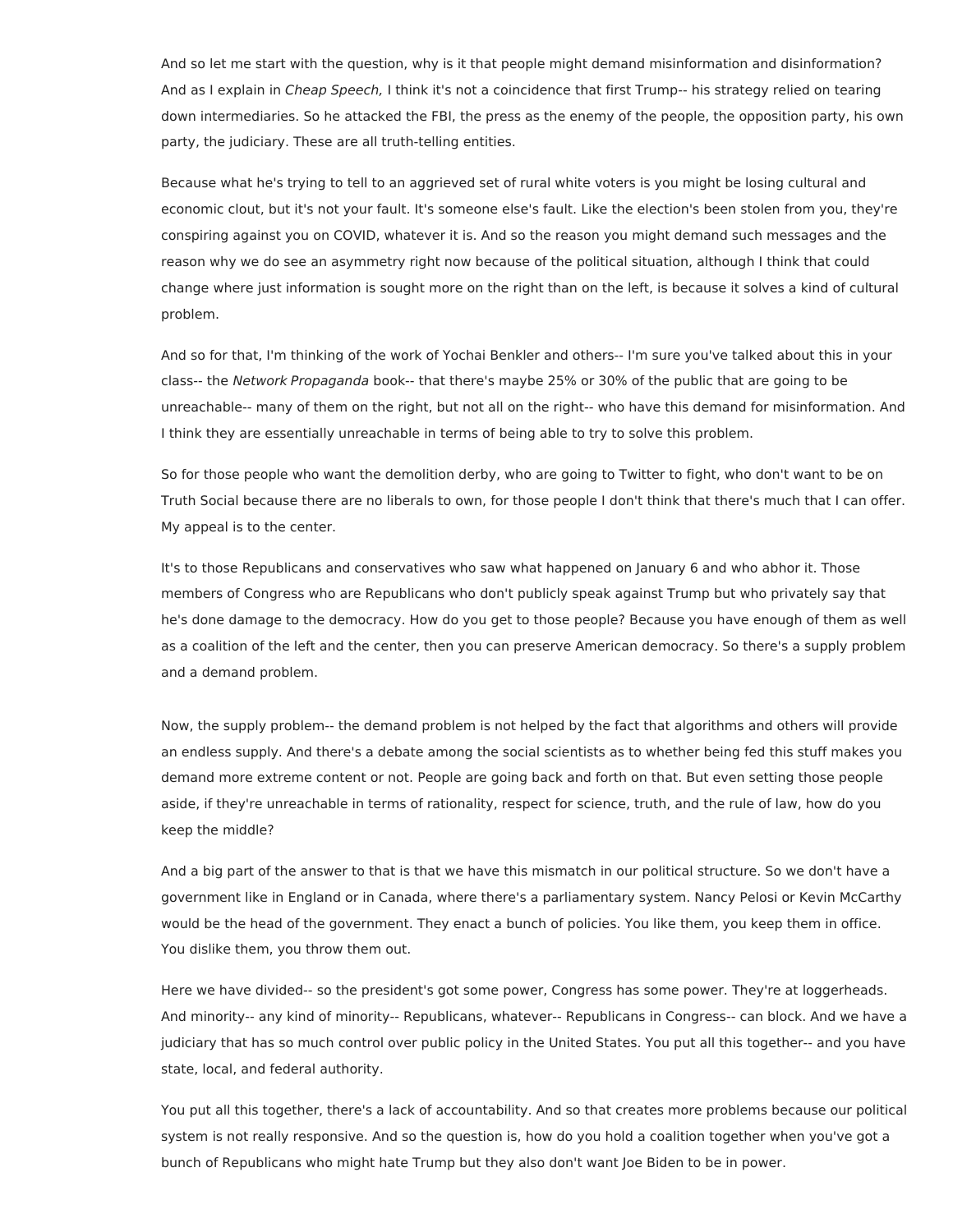And so they're going to vote for whichever Republican is at the head of the ticket. And if that Republican happens to be instead of Rob Portman, who's a reasonable Republican Senator from Ohio, it's going to be Josh Mandel or JD Vance, who are going to be another Ted Cruz or Josh Hawley, then I think you're in a very different kind of situation.

And so the system doesn't allow-- and that's why you look at Alaska-- Lisa Murkowski might survive, even though she's a moderate reasonable Republican, because they have a top four primary. And so she's not going to have to please the Republican base. So I'm sorry, that was a long, complicated answer to the demand/supply question, but I think that these things are all intertwined.

**DANIELLE** Alex, you want to follow up with another one? I loved that question.

## **CITRON:**

**ALEX:** No, I do want to ask following up on Professor Guy Charles's discussion in that symposium, I think he characterized one of your proposals as applying a ban on what he would say anyone who makes a false statement about the mechanics of voting, whether it was made on TV, in the newspaper, or on social media, or website, or messaging app.

> And he, I think, describes himself as saying, well, I think there should be a limitation and that such a ban should only apply to public officials, to candidates, to political parties. And I guess I want to ask you, one, do you agree with his characterization of what you said, and then, two, if so, why do you feel that comparatively larger liabilities is needed to begin with?

**RICHARD L. HASEN:** So first of all, my ban is incredibly narrow. Most of the false statements about elections would not fall into this. So Trump saying the election is rigged is not an empirically verifiable false statement or not. Rigged can mean a lot of things. Elizabeth Warren and Bernie Sanders used the term rigged all the time.

> And even when you say an election was stolen-- I say it's a much harder question to talk about what about a speech ban. Washington State is talking about a speech ban on lying about a past election. That makes me much more nervous. But if you're lying-- say, Democrats vote on Tuesday, Republicans vote on Wednesday, or you must have a driver's license to vote-- that's covering just a tiny, tiny fraction of the kind of election-related speech that appears on these platforms. And it has the potential to disenfranchise people.

So just to take a very concrete example. There's a guy that is being prosecuted under an existing federal law. There's a question of whether the federal law applies to it. But he is alleged to have directed messages to African-American voters. This was a Trump supporter. Not like Donald Trump. Not a very famous person.

Directed messages to African-American voters telling them they could vote by text or by social media hashtag. And 5,000 people, according to the indictment, tried to do that. Whether they figured out in time that they couldn't do that and realized they needed to vote in a different way, I don't know. But that disenfranchises people.

And if it is limited to empirically verifiable false speech, then you're not really dealing with the same kind of issues of arbitrariness or discretion on the part of election officials. So if you made it a crime to say the election was rigged, what do you mean by that? That's going to require a lot of discretion. If it's a lie-- can you vote by text? Well, there are empirically verifiable sources. You can go to the Secretary of State's website in the state. How can you vote? You can vote by mail or you can vote in person. Here's how you register.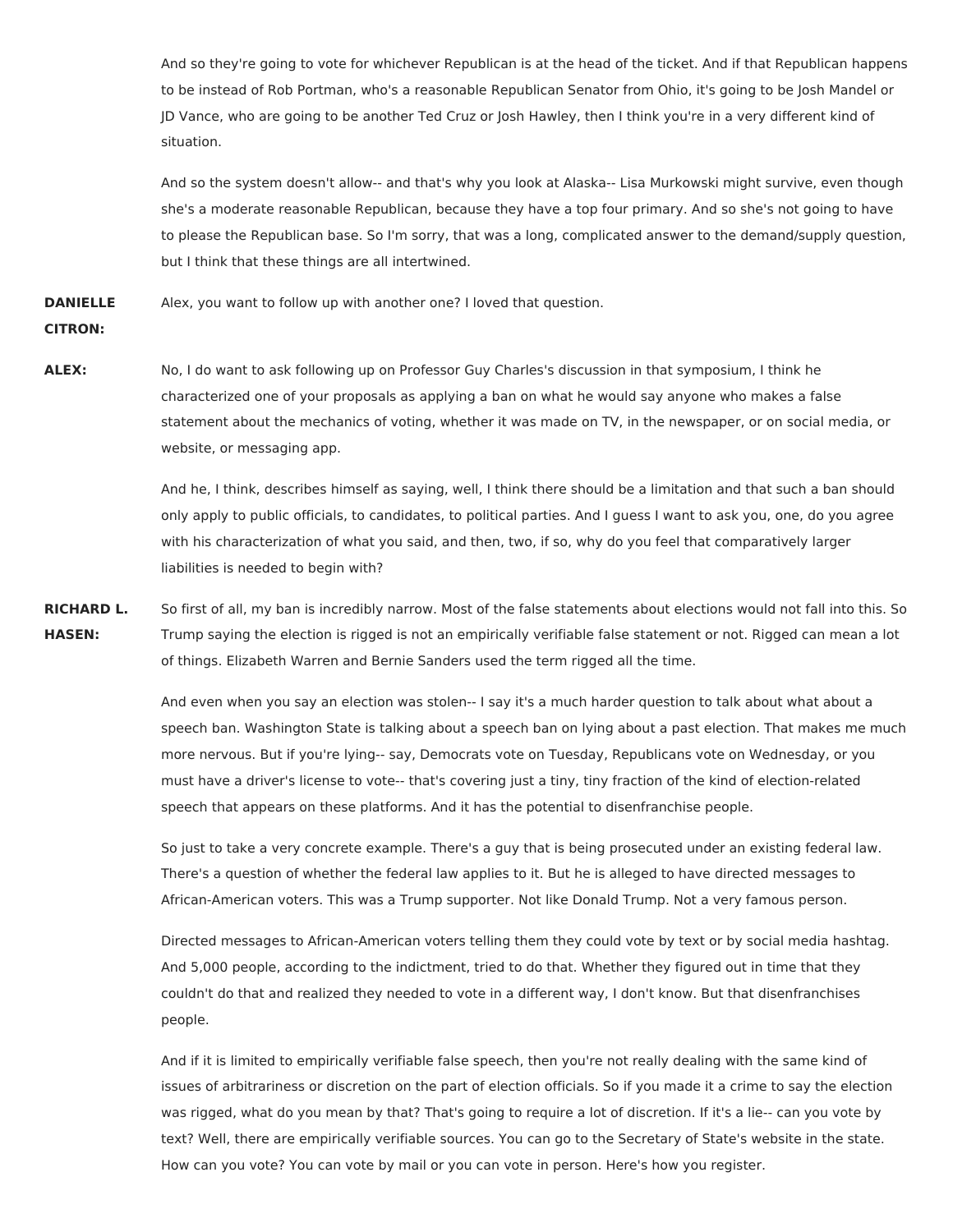So I don't-- I'm not sure why Guy has a problem with extending it to anyone who makes these statements because they can disenfranchise lots of people. I think he wants breathing space for the First Amendment, which is great when it comes to I think this candidate's great or this candidate is going to ruin the country, but not about these kind of specific statements.

Just like people can lie all the time. But when we put them under oath in a trial and we use a perjury standard, which is a very tough standard-- we say if you cross this very tough standard, we are going to subject you to criminal liability because this is such an important moment. So I'm not sure why he would impose that limitation when what I'm talking about is already extremely limited.

**DANIELLE CITRON:** So I want to invite folks to join the queue. We have looks like 12 minutes left with Professor Hasen. So you have- there is a line in the book in the "Markets" chapter where you say, we could go back to the Walter Cronkite era, but I don't want to go back there. And I have to say, I paused for a minute and I thought, well, if we could get rid of the misogyny and racism--

**RICHARD L.** Well, right, but you can't.

**HASEN:**

**DANIELLE CITRON:** I know. But if we could. Let's imagine that we could. The notion of-- I guess what I've yearned for and what made me pause in reading that line was that what I miss-- I guess we all miss-- are those mediating institutions, the press that we relied on, the reliable voices, and the sense that we had public trust. We had institutions of public trust.

> So can you reflect a little bit on that? That is, if we could get rid of some of the pathologies-- and I know some of your solutions, of course, are oriented toward getting money to funding local journalism-- but the notion that we had institutions of public trust, I'm yearning for that. And so I wanted to see if I could push you a little. And maybe-- I don't think you're going to change your views now-- but I yearn for that, I think, if I could change some of our social attitudes and cultural attitudes.

**RICHARD L. HASEN:** Oh, yeah, I yearn for it, too. I think you're drawing a false dichotomy. One is do we need institutions we can trust and build up trust to assure that people can get reliable information? That's what I want. So one example-- I mentioned it briefly in my initial presentation, but let me focus on it here-- is bar associations.

> So when bar associations go after Rudy Giuliani, or John Eastman, or Sidney Powell for-- these are all lawyers who worked for or allied with Donald Trump to spread election lies and try and get the courts to overturn the election based-- or Congress to overturn the election based on frivolous legal theories-- these bar associations are enforcing norms about truth-telling in Court

I mean, there were even things, you may remember-- around the time of the Four Seasons Total Landscaping press conference where the things that Rudy Giuliani wouldn't say in court. We're not talking about fraud here. I think that as lawyers, or for, your audience, future lawyers, there's not only a duty of honesty, there's a duty of candor. And I think the bar associations and judges can help to do that.

So all in favor of that. All in favor of-- I gave the earlier example of bolstering bona fide journalism. And I talk about that seal of approval. I say Breitbart-- there could be a fight over whether Breitbart gets the seal of approval or not. And that fight itself would help to educate the public about what is it that journalists do. When former President Trump says fake news, what does that mean? So let's talk about that.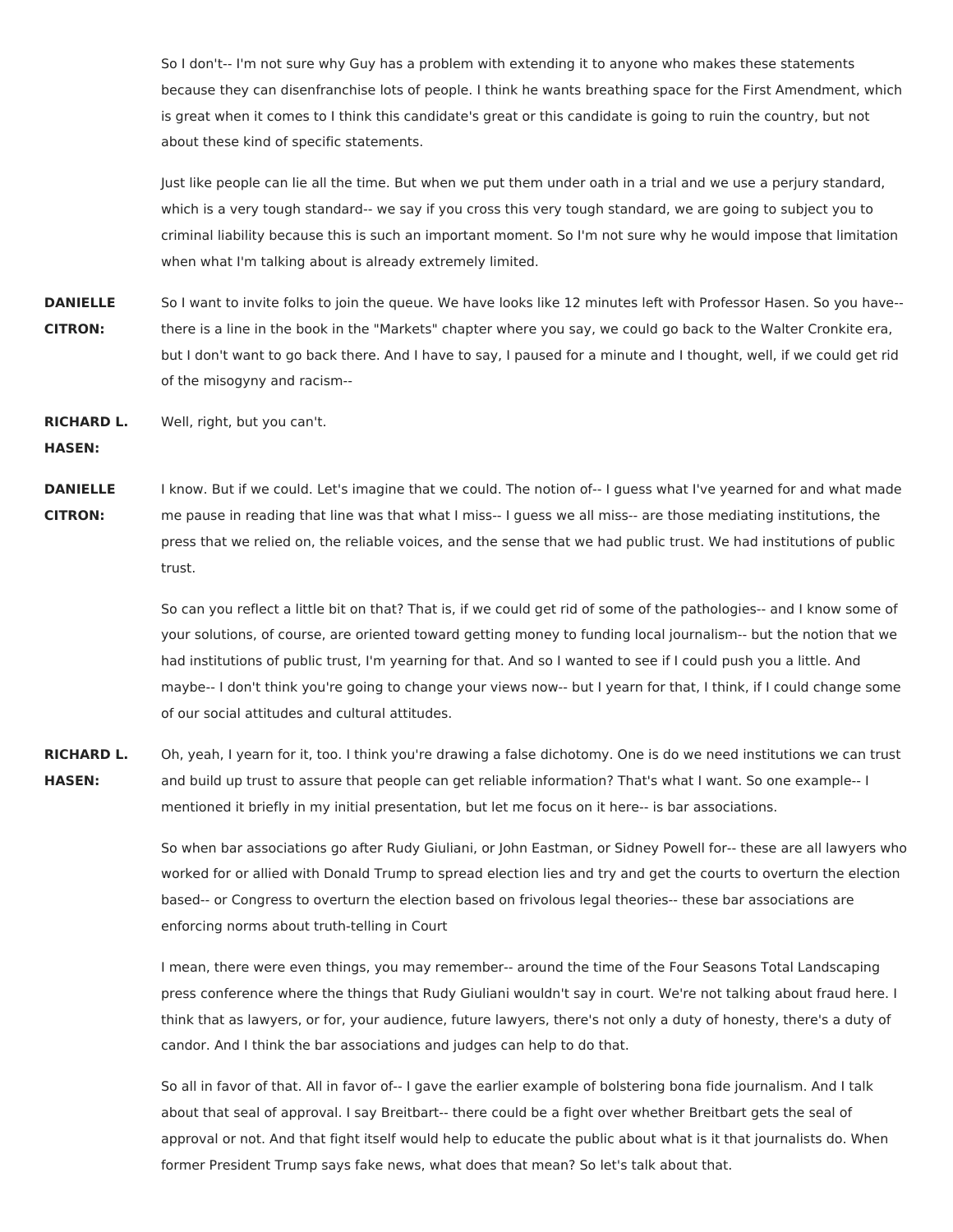But that doesn't mean we want to go back to the era where they were all people from the same gender, demographic, social cultural background giving us the news, saying that's the way it is. Well, that's the way it was for some people. But there were a lot of stories that were not being told. And we want access to information.

One of the reasons why I'm skittish about saying that people who say it should be a crime to lie and say it's a stolen election, it's like, well, what if there is a stolen election? You don't want to make it so that people can't say that. And that could-- you have to think with all of these proposals, what if the president I hate the most, whoever he or she is, gets to a point the speech czar, and that person gets to decide what's not in the public interest or what is misleading. I talk about bans on misleading speech. That makes me very nervous.

That's why I try and target any kind of limits to really empirically falsifiable statements. I should say that as soon as my book came out, there was an attack on it on the Fox News website and on the Daily Mail website- professor calls for censorship-- which if anybody reads my book would realize that that's not at all what I'm calling for. And I think, among academics, I'm a centrist on speech issues. I mean, you tell me.

But just talking about the fact that our marketplace of ideas doesn't work. If truth really rose to the top, if counter-speech was really the answer, you wouldn't have 70% of Republicans believing that the 2020 election was stolen. It was not stolen. That is an empirical fact. As someone who studied elections for two-and-a-half decades, I'm convinced as convinced as I could be about anything. No credible evidence has emerged of a stolen election.

So truth didn't rise to the top. Now what do we do? And I think long-term what we need to do is bolster intermediaries while still taking advantage of all the benefits that come from cheap speech. So think about the racial justice movement and George Floyd. Would that have happened at the time of Walter Cronkite?

We wouldn't have had cell phones to put the video on. The police officer would have said, oh, no, the person was resisting, or there would be some other excuse. Don't believe that eyewitness. That eyewitness isn't credible. But we could see with our own eyes and then we could share that. And we could organize for political action. So while I do focus on the dark side of cheap speech, there is a bright side as well.

**DANIELLE CITRON:** That's right. We have MeToo-- #MeToo, #BLM. That makes eminent sense to me. How have the-- so we have six minutes left. And I don't want to edge out our students, but as they wait to ask a question, how have the deformation lawsuits gone? You talk a bit-- so I have two questions. One, the deformation piece, which I haven't been tracking as closely but love to know if you have any inside story on some of those lawsuits brought by the voting machine and against Fox, too, by Dominion and other voting machine companies.

> And then you have some faith in the labeling of deepfakes. I have no faith. In some respect, I'm persuaded by your point that we want lemons-- lemon-like information. And so I'm not sure what labeling does for us. So, sorry, two questions.

**RICHARD L. HASEN:** Yeah, well, the defamation lawsuits, I do think that they can be valuable. And those suits have not gone far enough to know how successful they're going to be. But it's really interesting that a lot of First Amendment lawyers who normally side with the press are saying, oh, no, this is how defamation is supposed to work under this reckless disregard standard, the actual malice standard. This is where we want to be.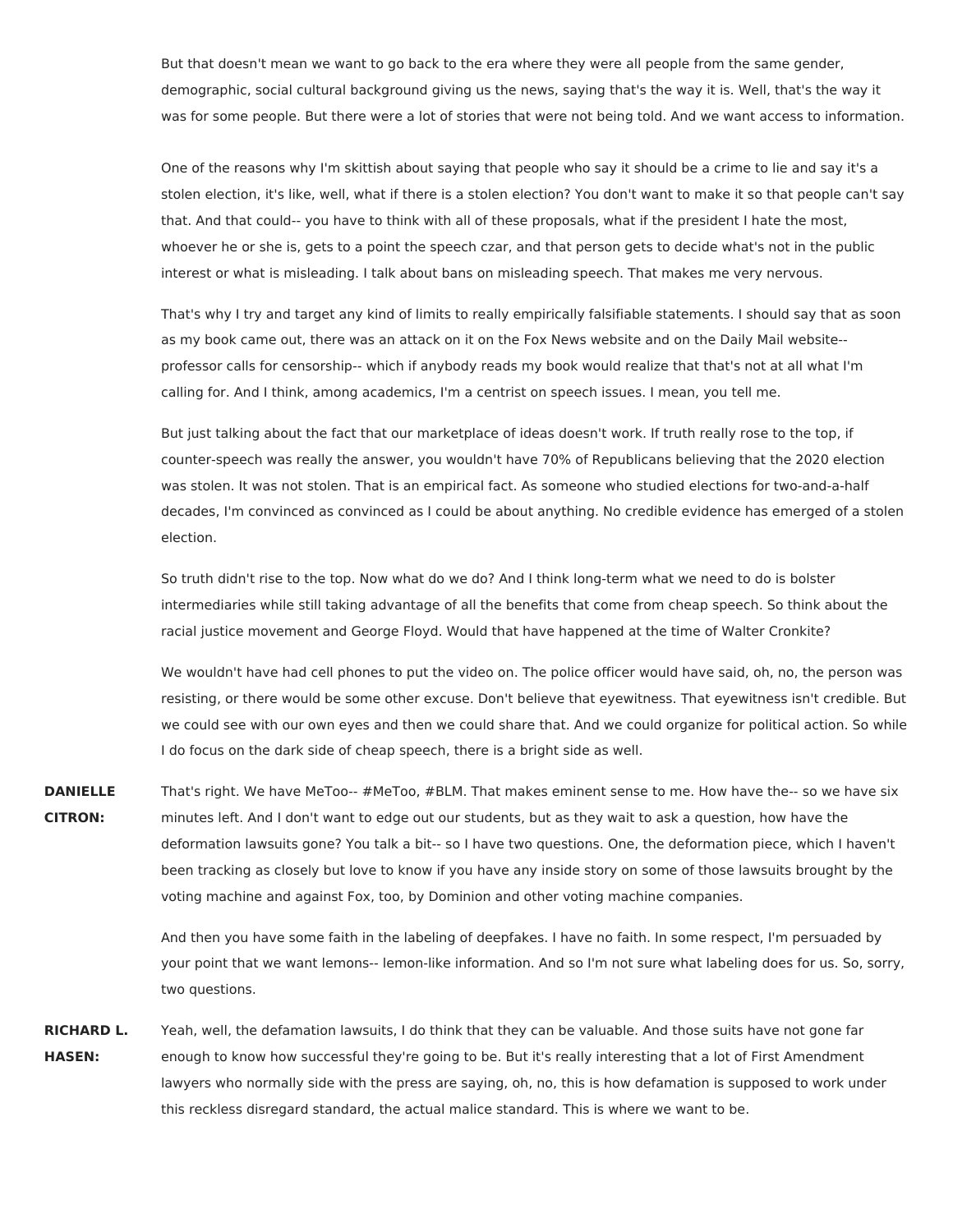What I criticize in the book is the position of Justice Thomas and Justice Gorsuch that we should get rid of the actual malice standard. I think that errs too much the other way, and would chill legitimate journalism and would give a cudgel for people who are trying to stop journalists from investigating and reporting on those in power, at least as to public officials and candidates I think this is the point that I would have.

On the question of labeling deepfakes, the social science is mixed, at best, about the effects of labeling. I agree with you. I think the labeling-- and I'm very critical of the labeling that Twitter and Facebook did of Trump's tweets during the 2020 election before he was deplatformed. I think Facebook's labels, in particular, which said learn more about elections seem to indicate they were endorsing what Donald Trump had to say. So labels could be done badly.

But California has a law regulating deepfakes that says it doesn't apply to satire. And that strikes me as completely unworkable. Who gets to decide what's satire? And is this being done by the platforms in real time? I think if you had a mechanical solution where you could label it as altered and that's what appeared every time someone saw the video-- it had the word "altered" on the bottom-- that would at least make people think twice.

I'd love to get some funding and do some experiments and see if the labeling would make a difference. But I think it's better than censorship and better than nothing. That kind of where things fit into the spectrum of things.

- **DANIELLE CITRON:** So I have one terrific question from a student in my free speech class. So in your book, she asks, you discuss the importance of increased disclosure for online political activity and acknowledge the difficulty of such requirements that they may face in the courts. Many states have passed and implemented their own disclosure requirements for online political activity to increase transparency after 2016. So she asks, what impact, if any at all, do you think state disclosure rules will have on 2022 and 2024 elections?
- **RICHARD L. HASEN:** That's a great question. And I haven't studied those state disclosure regimes in detail. But just to explain, they would only apply to state elections. They would not apply to candidates running for Congress or for President. So even if someone's running for Congress in the state, they're going to be subject to the federal disclosure rules.

We know that disclosure matters to voters. So one example I give in the book is there was a proposition on the ballot about a decade ago in California where the spending, I think, was 40 to 1 against-- in favor of the measure and the measure still failed. It was about whether public utilities could compete with private utilities. And every ad in favor of this measure said, vote yes on this, paid for by Pacific Gas and Electric, which is one of the big utilities. And voters used that as a clue, as a cue, and they voted against the measure.

We need to have clues to know how to judge the credibility of speakers. And I'm talking about speakers who spend a lot of money in elections. We're not talking about your average neighbor who maybe supports a politically unpopular candidate. But someone spending hundreds of thousands or millions of dollars, we should know who they are and they should be accountable and we can use that information. And so I'd like to see the federal government move up to where California and other states are in requiring effective disclosure of the large funders of political ads.

**DANIELLE CITRON:** So Alex has our final question.